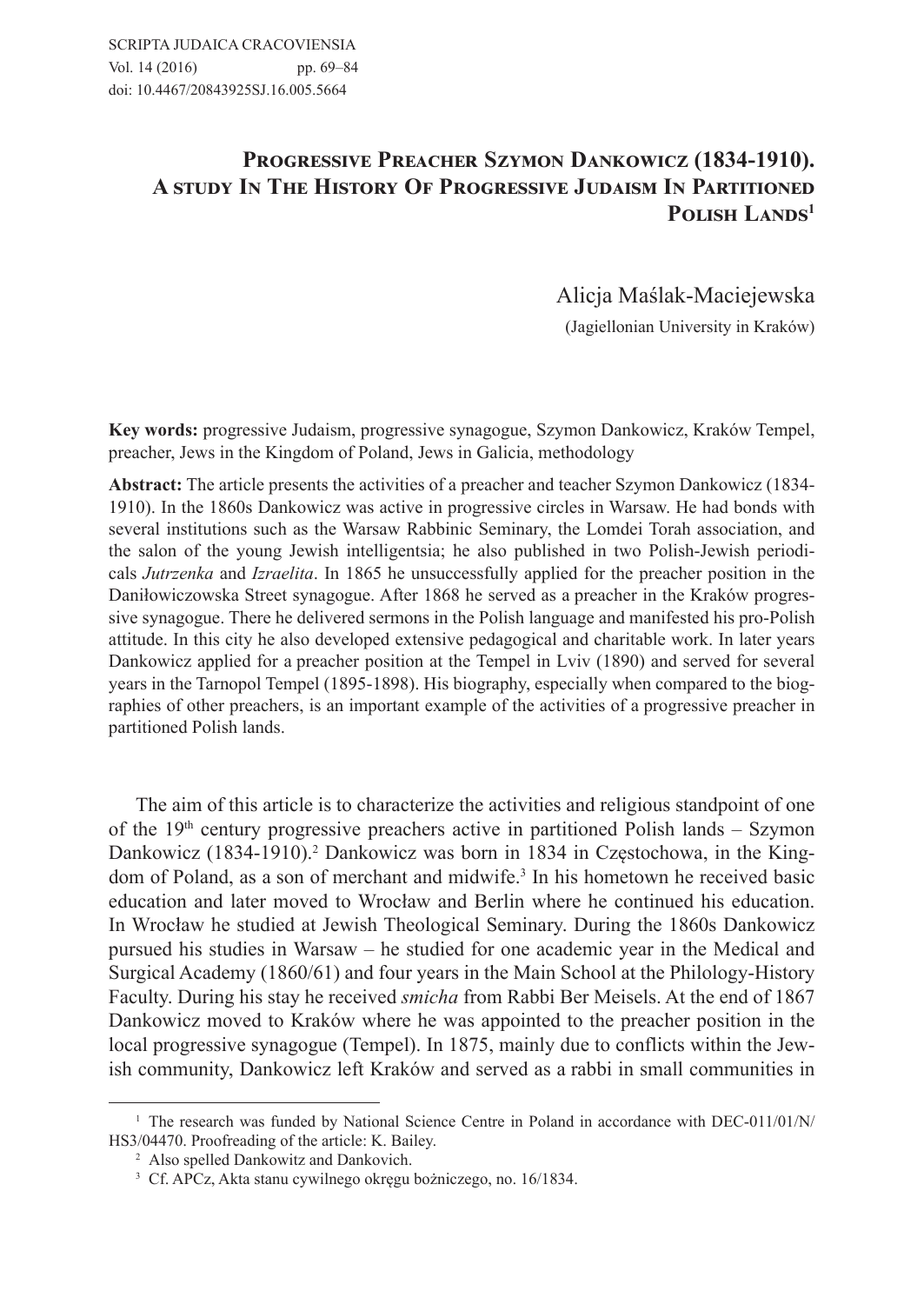the Prussian Partition – firstly in Schwetz (today Świecie), and after 1879 in Birnbaum (Międzychód). In 1883 he moved to Strakonitz in Bohemia. During the years 1889-1892 he served as the Chief Rabbi of Bulgaria, based in Sofia. From Sofia he moved with his family to Vienna. With the exclusion of the period between 1895-1898, which he spent as a rabbi in Tarnopol, Dankowicz stayed in Vienna until the end of his life in 1910.4

During his lifetime, Dankowicz had various bonds with several progressive synagogues5 – above all with Kraków, where he lived for eight years and served as a preacher, but also with Warsaw where in his youth he engaged in manifold ways in the life of its progressive circles, and Tarnopol where he served as a preacher at the end of the 19<sup>th</sup> century. He also applied for the preacher position in the Lviv Tempel, which he did not receive. This article aims to present Dankowicz's activities in the above-mentioned progressive milieus. Because of this connection to several progressive synagogues, his life might serve as an interesting example of a biography of a progressive leader, important for the currently developing research on progressive Judaism.

#### **Warsaw**

The seven years that Dankowicz spent in Warsaw were a formative period in his life. During this time he graduated from the university, received his *smicha* and presumably commenced his professional career. In Warsaw Dankowicz in many ways became engaged in the life and endeavors of progressive circles. The reasons why he moved to Warsaw from Breslau remain unclear, although in later years Dankowicz, in the job application letters he sent to various communities, hinted that he came to Warsaw to take up a job in the Rabbinic Seminary, for which he was recommended by Zacharias Frankel, the president of Breslau Seminary. The Warsaw Rabbinic Seminary, established in 1826, aimed to produce "progressive" rabbis and teachers who would combine religious training with secular education and who would be fluent in the Polish language. The school was not successful in terms of educating future rabbis, but it had an impact on the Polonisation of Warsaw Jewry. A progressive synagogue on Nalewki Street, opened in 1852, in which a Polish sermon was introduced, was linked with the Seminary. Moreover, numerous students and graduates of this school often possessed a Polish patriotic worldview.6

Upon his arrival to Warsaw Dankowicz continued his education. He enrolled in the Medical and Surgical Academy and, after completing one year of study, pursued studies in the Warsaw Main School. In the early 1860s Dankowicz was supported in his studies by the Lomdei Torah association, a philanthropic organization founded in 1858 and associated with the Daniłowiczowska Street synagogue which aimed at helping young,

<sup>4</sup> Detailed descriptions (in the Polish language) of Dankowicz's biography and activities can be found in Maślak-Maciejewska 2013. For his short bio see also Bałaban 1937d; Jansen 2009.

<sup>&</sup>lt;sup>5</sup> In Polish "synagoga postępowa". The synagogues which defined themselves as "progressive" opened in the 19<sup>th</sup> century in several larger towns in the partitioned Polish Lands. Numerous members of these synagogues were part of the professional intelligentsia. The liturgy remained relatively conservative but more emphasis was put on the elegance of the service; and they introduced a modern sermon, delivered in German or Polish. General information on these synagogues can be found in Corrsin 2000; Galas 2011c.

<sup>6</sup> More on this school, cf. Polonsky 2000.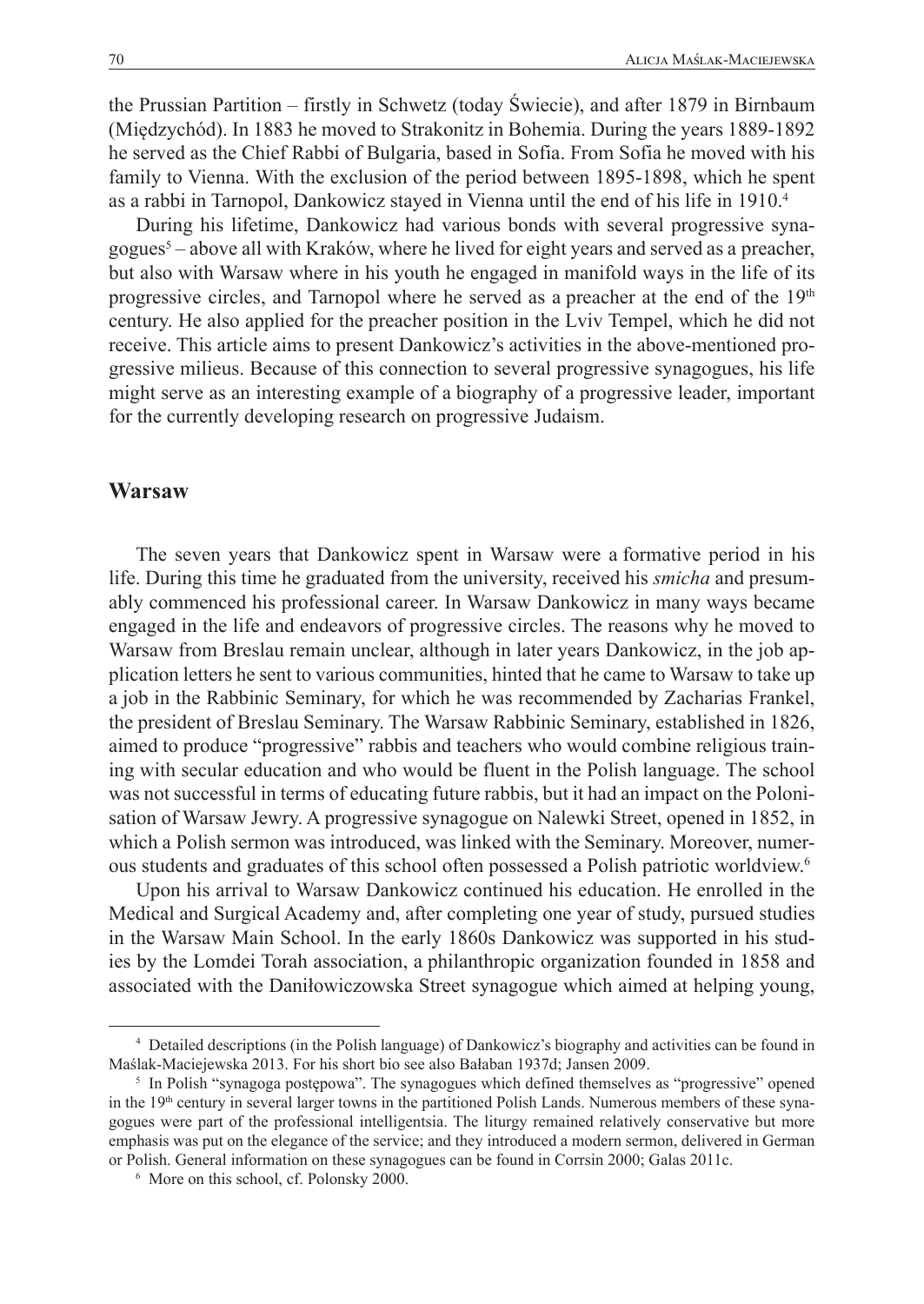

**Fig. 1.** The portrait of Szymon Dankowicz

financially needy students to become future progressive, Polish-speaking leaders (both preachers and teachers). This goal was achieved by sponsoring their short academic stays abroad (especially in Breslau in Berlin).7 Dankowicz was one of the most famous grantees of the Lomdei Torah association and presumably used his scholarship to study in Berlin.8

In addition to pursuing formal academic education, Dankowicz participated in the meetings of an informal self-study group (called also "the salon of the young Jewish intelligentsia"). The intellectual and spiritual patron of this group was Marcus Jastrow, a preacher of the Daniłowiczowska Street progressive synagogue.<sup>9</sup> During meetings of the group, which had a scholarly and social character, members discussed the problems of current politics, of history (both Polish and Jewish), and of cultural and literary developments. Discussions often concentrated on a subject presented by one of the participants.10 In 1860 during one of the meetings Dankowicz delivered a lecture in which he claimed that, "Jews did not cease to be a nation."11 This claim turned out to be controversial, and many members of the self-study group openly opposed it. They asserted that

<sup>7</sup> Cf. Zilbersztejn 1934, 42-44.

<sup>&</sup>lt;sup>8</sup> Cf. *ibid.*, Nussbaum 1881, 103. Sources preserved do not allow us to establish for certain how Dankowicz used his scholarship. We know however that for some time he studied "Orientalia" in Berlin, presumably as a *Gasthörer*, not listed on the regular student lists.

<sup>9</sup> Cf. Galas 2007, 98-99.

<sup>10</sup> Cf. Kraushar 1880, 507-510.

<sup>&</sup>lt;sup>11</sup> Cf. Kraushar 1910, 75.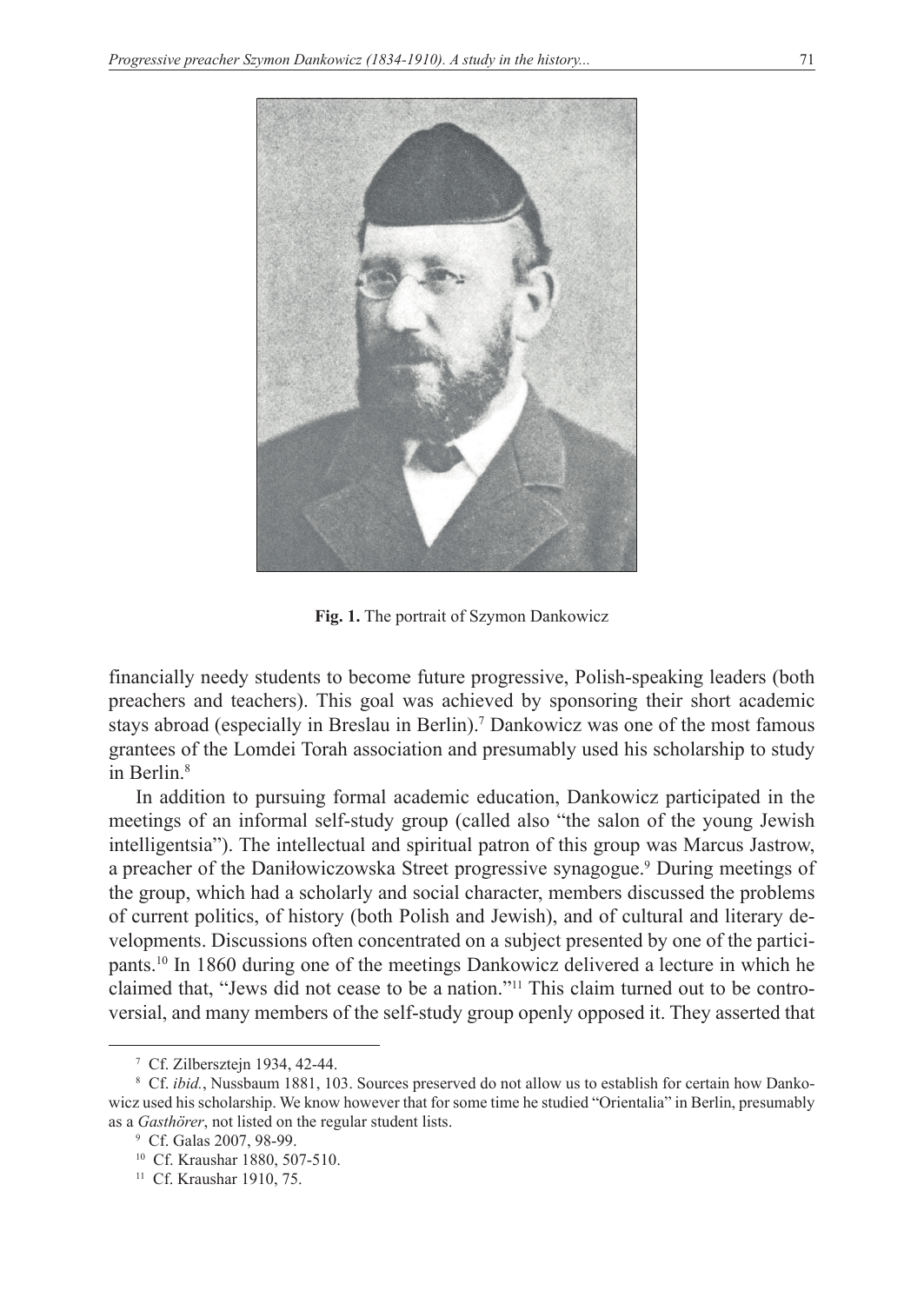"a nation could not exist without a land, and only a land in which Jews were born should be their motherland."12 It is not surprising that Dankowicz's pre-Zionist claim was met with an opposition in these integrationist circles, which strived for the inclusion of Jews into Polish society. It should be stressed however that Dankowicz was also an ardent proponent of Polish-Jewish rapprochement. His statement (and also some of his later projects) show that he tried to foster both – Polish patriotism among the Jews, and simultaneously their conscience about their own culture and heritage.

We learn more about Dankowicz's worldview at that time from the correspondences and articles that he sent to Polish-Jewish periodicals associated with the Warsaw progressive circles. In 1862 he published in *Jutrzenka*, a bi-weekly edited by Daniel Neufeld, a series of three articles in which he collected proverbs and sayings scattered in rabbinic, post-Talmudic literature.13 In the introductory article, where he presented his project, he also encouraged his coreligionists to collect "from the people" Jewish proverbs, legends and even specific jargon, collocations and sayings. Dankowicz believed that they constitute an important part of Jewish heritage and as such deserve to be preserved. This project, since it recognized the value of the Yiddish language and referred to the Jews as a "nation," also met some opposition.<sup>14</sup> a few years later Dankowicz began his cooperation with another Polish-language periodical, *Izraelita*. His first article appeared in this weekly in 1867; it was a translation of an anonymous manuscript preserved in Paris, pertinent to the relation between religion and academic studies. From the introduction written by Dankowicz, we learn that he himself was a proponent of uniting faith with an academic approach.15 Soon after the publication of this article, Dankowicz was invited to a further collaboration with *Izraelita*. He accepted the invitation and published a series of three lengthy letters.16 The first two contained a thorough critique of contemporary Jewish society. According to Dankowicz its general intellectual and spiritual condition was poor mainly due to insufficient education. For this situation Dankowicz blamed home upbringing, which did not put enough emphasis on general knowledge, and neglected spiritual and intellectual development. Moreover Jews, instead of focusing on valuable yet difficult writings, too often read fiction. As a result they, as Dankowicz claimed, were unable to conduct a coherent conversation, especially on weighty or academic subjects. In his third letter Dankowicz offered an analysis of inner-division within Jewish society. In his opinion it was torn between two extremes: religious fanaticism and backwardness and, on the other hand, religious indifferentism and dull rationalism. Between them were "Jews understanding well their task," who were proponents of progress and moderate reform. Dankowicz, who clearly identified himself with this group, accused it of not engaging enough with society.

In 1862 Dankowicz published in Warsaw a Polish translation of the religious textbook *Toldot Israel* written by Peter Beer in 1796 in Prague.17 It was one of the most important haskalah textbooks and it inspired many other similar publications.18 Danko-

<sup>17</sup> Cf. Dankowicz 1865. <sup>18</sup> Cf. Hecht 2002.

<sup>12</sup> *Ibid*.

<sup>13</sup> *Jutrzenka* 1862, no. 12, 18, 19.

<sup>14</sup> *Jutrzenka* 1862, no. 14.

<sup>15</sup> *Izraelita* 1867, no. 7, 8.

<sup>16</sup> *Izraelita* 1867, no. 9, 10, 13.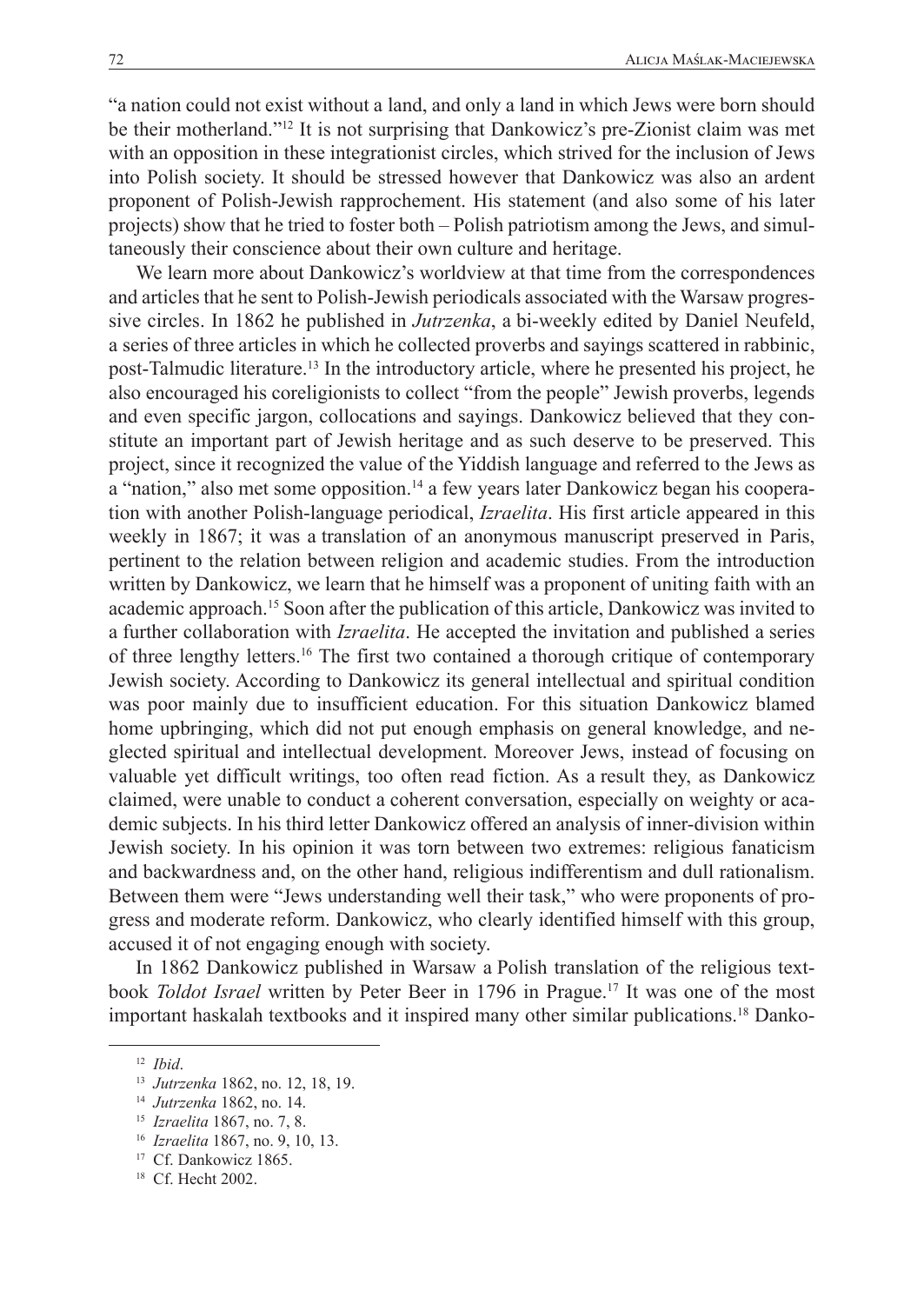wicz's translation was the second one after the French from 1819. In his introduction Dankowicz explained that he wanted to make Beer's textbook accessible to the young generation who had only started learning religion. He noted that there were no other religious textbooks tailored for the needs of Jewish children. Translating this modern textbook to Polish not only filed this gap, but also enabled providing religious instruction in Polish, which in his opinion was a more suitable language for this task than Yiddish.

In Warsaw Dankowicz was a member of several (and overlapping) Jewish intellectual circles which adopted an ostensibly pro-Polish attitude and eagerly participated in the Polish patriotic manifestations of 1860-1861, which led to the so-called Polish-Jewish fraternization, and later took part the January Uprising. Presumably Dankowicz also took part in these events and fought in the January Uprising. Although no primary sources were preserved which could confirm his participation, his access to the Polish national case was mentioned by pre-war researchers such as Majer Bałaban and Nathan Michael Gelber.19 Those researchers also vaguely suggested that after the January Uprising Dankowicz went to Kraków. Even if he did, his stay could not have been long. In 1865, after M. Jastrow left Warsaw, the position of progressive preacher in the Daniłowiczowska Street synagogue became vacant. Dankowicz applied for this position, but it was granted to his colleague Izaak Cylkow, recommended for it by the Lomdei Torah association.20 This failure may have urged Dankowicz to seek employment elsewhere.

#### **Kraków**

Dankowicz moved to Kraków at the end of 1867 and in January 1868 he was granted a preacher post in the local progressive synagogue (Tempel). He was the first one to be hired as a regular preacher of this synagogue, meaning that his duties were welldefined and he was entitled to a regular salary. The political circumstances that allowed Kraków progressives to create a permanent preacher position in 1868 were complex. The first statute of the Progressive Association from 1843 acknowledged the need to hire a preacher in the future, but his prospective appointment was conditioned on the financial standing of the Association.21 Until 1868 this position was filled only temporarily (I. Mieses, G. Kranz) and the Progressive Association could not afford to pay the preachers enough to hire them on a regular basis. Political changes from the mid-1860s gave the progressives an opportunity to overcome these financial difficulties by attempting to establish that the preacher's salary would be paid by the whole Jewish Community.<sup>22</sup>

<sup>19</sup> Cf. Gelber 1923, 220; Bałaban 1936, 711; Bałaban 1937b; Bałaban 1937d; Getter *et al.* 1939, 70.

<sup>20</sup> Cf. Zdanie Sprawy 1865, 4.

<sup>&</sup>lt;sup>21</sup> Cf. Statut 1843.

<sup>&</sup>lt;sup>22</sup> This was possible thanks to the creation of a special division for Jewish affairs (Department of Jewish Affairs – Wydział dla spraw izraelickich) in the City Council in 1866. It was dominated by the progressives. The years 1866-1869 saw a vivid conflict between this organ and Jewish Committee (Komitet Starozakonnych) established in 1817. The two governing bodies fought over the scope of their competences and prerogatives, the question of the preacher position being one of them. Since the Committee was dominated by the orthodox and the Department by the progressive Jews, the conflict between these organs had not only an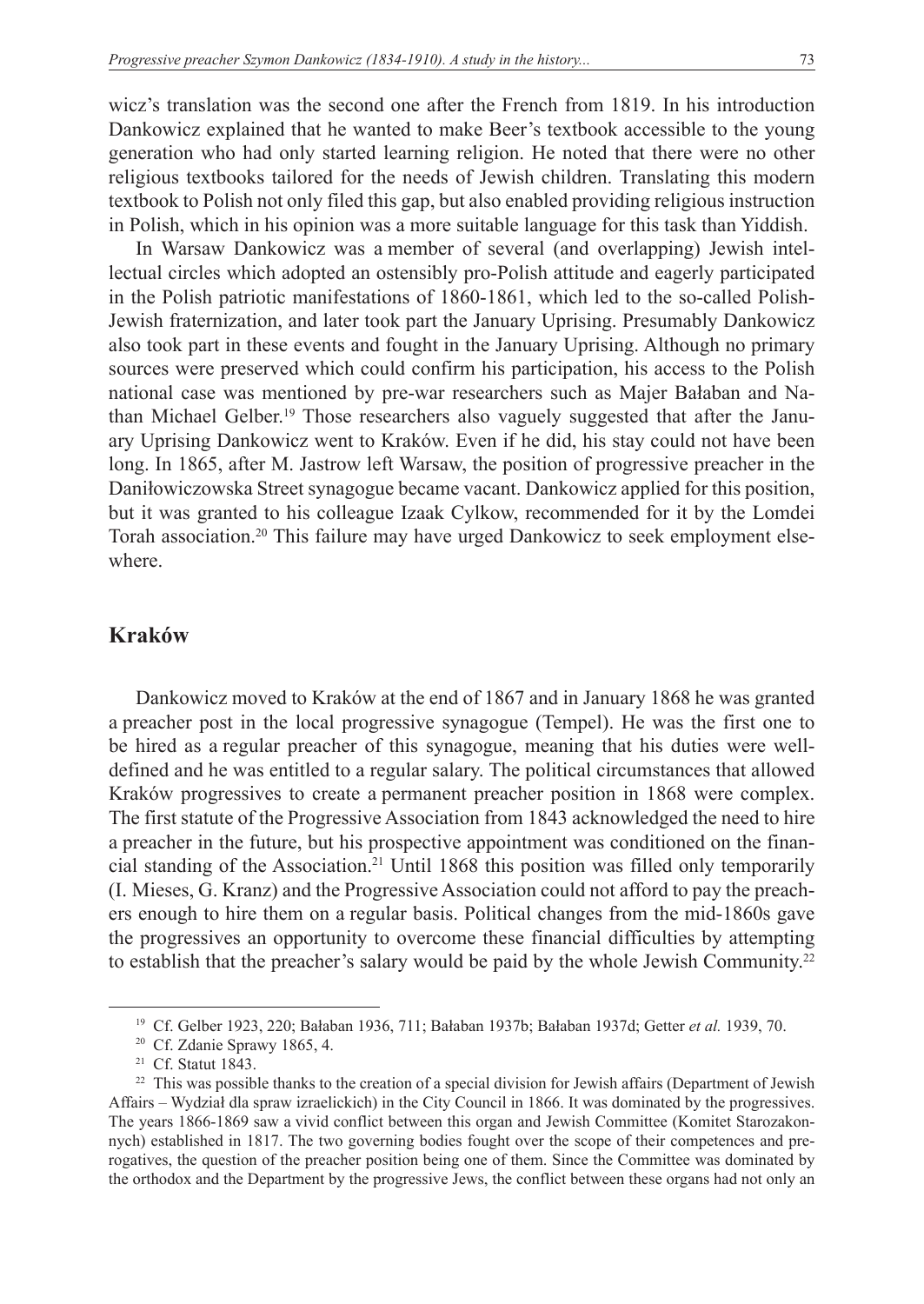Since no agreement pertinent to those matters was achieved, Dankowicz's service was made difficult for him – his salary was delayed and some of his prerogatives (such as his right to perform wedding ceremonies) were questioned and subsequently waived.<sup>23</sup>

The most important task standing before the newly hired preacher was delivering sermons on every second Saturday, during Jewish holidays and on other occasions important for the Jewish community.<sup>24</sup> Dankowicz was supposed to be able to preach in both the Polish and German languages, but sources confirm that he preached almost exclusively in Polish. This marked a significant change for the progressives. Although part of the progressive milieu was already Polonized in the mid-19<sup>th</sup> century, Polish language was not heard in the synagogue until Dankowicz's arrival, as his predecessors were exclusively German-speaking.

Unfortunately no collection of Dankowicz's sermons was compiled and we know the texts of only three of them in total.<sup>25</sup> This source material does not suffice to conduct a comprehensive analysis of Dankowicz's preaching, but nevertheless it reveals some of his central ideas about Judaism and his mission as a preacher. From his inaugural sermon we learn that he perceived Judaism as a "positive religion" whose sources were inalterable, but which, at the same time, encompassed certain elements that were dependent on historical development. Dankowicz believed that humans naturally strived for progress and that the idea of "progress" was embedded in both Judaism and human nature.26 In these statements we see clear echoes of the Breslau "positive-historical" school of Zacharias Frankel, according to which Judaism had an unchangeable foundation, stemming from revelation, but simultaneously contained some elements which could undergo limited changes due to changing historical circumstances. The second main thought of Dankowicz's inaugural sermon pertained to the relation between living Judaism and secular education along with academic study of Judaism. In his opinion education and living religion nourished one another and shared one goal, which was betterment of the human being. One of Dankowicz's other sermons was devoted to the subject of philanthropy and the issue of educating youth.<sup>27</sup> a substantial part of this sermon pertained to the activities of a charitable association, which supported needy Jewish boys who wanted to learn craftsmanship (The Association for Support of Poor Jewish Boys – Stowarzyszenie wsparcia biednych chłopców starozakonnych). From this sermon we learn that while Dankowicz recognized the apparent importance of religious studies, he also understood that under specific social circumstances (such as poverty), learning a concrete profession might be a legitimate and wise choice. In his sermon Dankowicz urged his coreligionists not only to support this organization, but more generally, to accept moral responsibility for the well-being of others. In his opinion philanthropy was not an obligation limited

administrative but also an ideological character. More on these controversies cf. Mahler 1934; Kozińska-Witt 1999, 113-132; Manekin 2011, 169-174; Maślak-Maciejewska 2013, 51-62.

<sup>&</sup>lt;sup>23</sup> The problem of the progressive-orthodox conflict over the appointment of a progressive preacher cannot be discussed in detail in the frame of this article; more on this conflict cf. Maślak-Maciejewska 2013, 59-62, 82-86, 104.

<sup>&</sup>lt;sup>24</sup> Cf. ANKr, # Mag II 473 (8.03.1868).

<sup>25</sup> Cf. Dankowicz 1868a; Dankowicz 1868b; Dankowicz 1869.

<sup>26</sup> Cf. Dankowicz 1868b.

<sup>&</sup>lt;sup>27</sup> Cf. Dankowicz 1868a.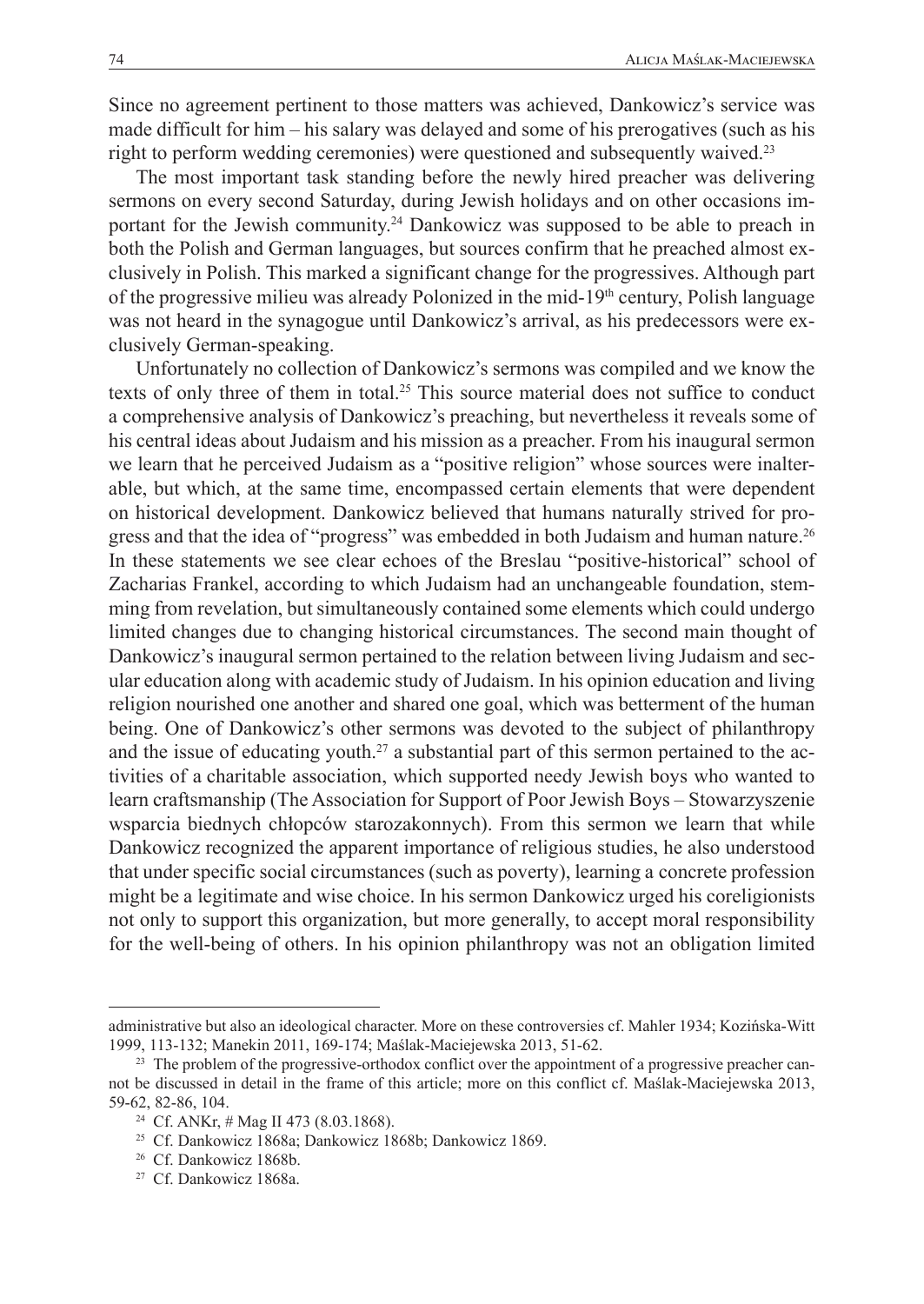exclusively to the richest. Dankowicz himself set a good example, and during his stay in Krakow he supported numerous charitable and social initiatives.<sup>28</sup>

In July 1869 Dankowicz delivered a sermon which probably had the largest impact and for which, according to press reports, crowds gathered in Tempel, such that not everybody was able to enter the synagogue building.<sup>29</sup> It was delivered on the occasion of the reburial of King Casimir the Great. The unexpected (and interpreted by some contemporaries as miraculous) discovery of the king's remains in Wawel Cathedral in June 1869 triggered patriotic enthusiasm that spread beyond the borders of Galicia. The day of the king's second burial became a moment of enthusiastic Polish patriotic manifestations (sometimes even called a "national spectacle").<sup>30</sup> The ceremonies centered in Wawel Cathedral, where a solemn service was conducted. A service in the progressive synagogue was organized on the same day, in the evening, hence many of those who earlier participated in the official ceremonies on Wawel Hill were able to take part in this ceremony as well.31 The central part of the synagogue service was a Polish patriotic sermon given by Dankowicz.<sup>32</sup> The preacher noted that under Casimir's rule Jewish settlement and culture flourished. In his view Casimir was also a king of Jews and therefore the ceremony of his second burial also had a great importance for the Jewish inhabitants of Kraków. In his sermon Dankowicz reminded listeners about the longstanding Christian-Jewish coexistence in Polish lands, dating back to the Middle Ages. The histories of both nations were entangled together and united by the one land in which they lived. In his opinion Jews were "sons of the Polish lands, part of the Polish nation" and Krakow was "a true Polish Jerusalem." Although Jews differed from Christians by faith, tradition and customs (Dankowicz neither questioned nor wanted to change this) they share the same thoughts, emotions, and above all, the same history. Dankowicz preached:

I would offend this ceremony if I was speaking about reconciliation, about [Jewish] connection with the nation. Were we not united by history? Were we not united already by nature? Were we not united by a common fate, by common sufferings, by common joy and misery?<sup>33</sup>

Understanding this historical unity, Dankowicz hoped, would inspire Jews to feel responsible for the fate of their Polish motherland and at the same time would remind Poles about the long-existing tradition of brotherhood between both groups. Dankowicz believed in the possibility of future Polish-Jewish cooperation and mutual understanding. From press reports we learn that his sermon was accepted enthusiastically.<sup>34</sup> Some Christians were so deeply moved by its patriotic content, that they started to clap their hands, apparently forgetting about the proper behavior during a religious service.<sup>35</sup> In

<sup>&</sup>lt;sup>28</sup> Dankowicz not only financially supported particular associations, he also engaged actively in collecting money for charity. He did this through activities including giving open lectures (during which money was collected) and printing two of his sermons as the separate brochures (revenue from their sale was donated to charity).

<sup>29</sup> Cf. *Kraj* 1869, no. 106.

<sup>30</sup> Cf. Buszko 1970; 1996, 37.

<sup>31</sup> Cf. *Czas* 1869, no. 154.

<sup>32</sup> Cf. *Kraj* 1869, no. 103.

<sup>&</sup>lt;sup>33</sup> Cf. Dankowicz 1869.

<sup>34</sup> Cf. *Czas* 1869, no. 154.

<sup>35</sup> Cf. *Kraj* 1869, no. 106.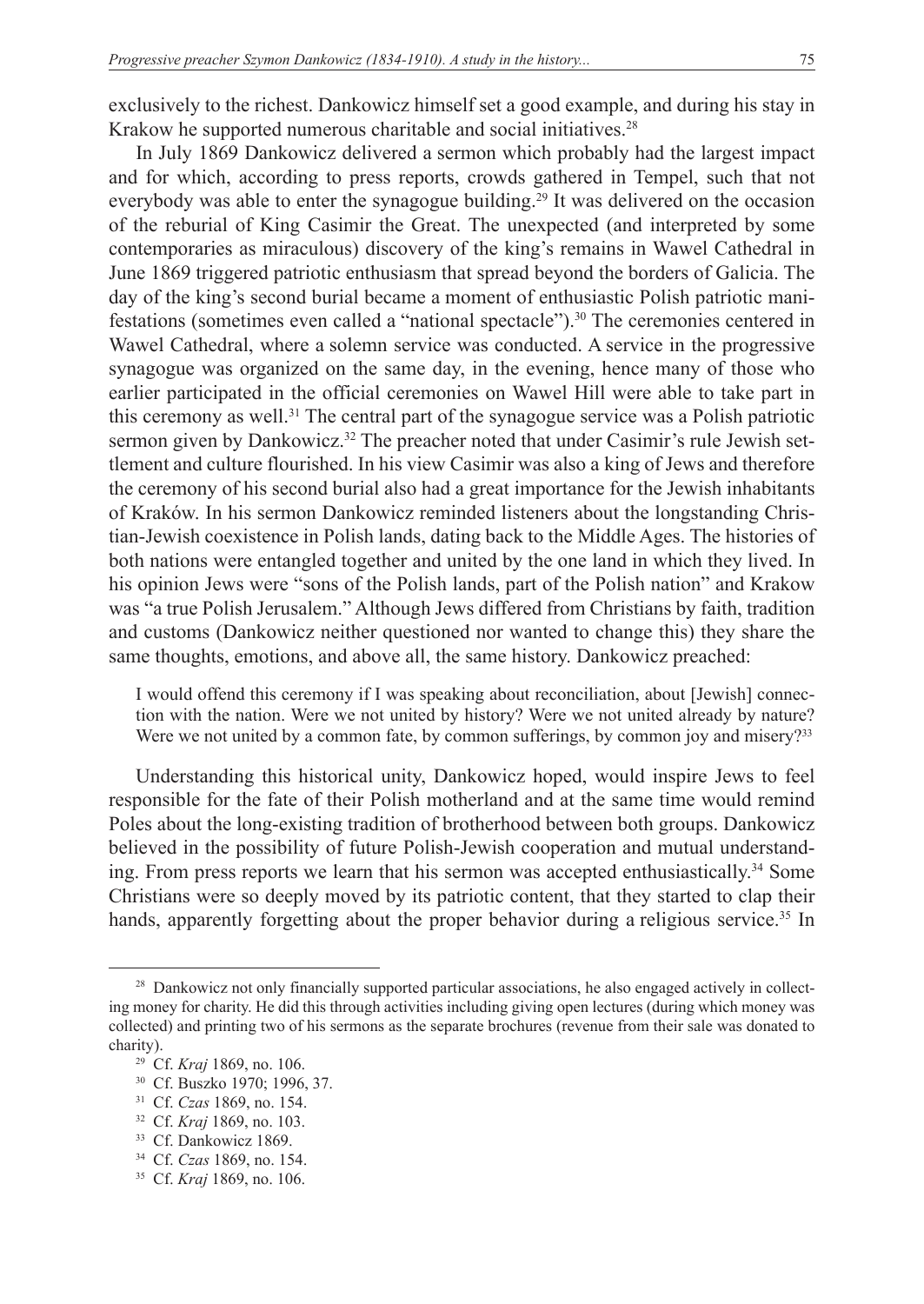the memoirs of one of the Christian participants of the service, we find an interesting description of Dankowicz's sermon:

Dankowicz spoke with true affection, constantly referring to a sense of Polishness and patriotism. Celebrating the memory of the king of Poland, a king of peasants and Jews, encouraging Jews to connect with us for good in one Polish nation, a historical explanation about how Jews are indebted to Poland and Casimir the Great, accounts about the legal equality of Jews and blissful effects thereof – all of this asserted in a meaningful way, with passion, wisely – not only enraptured me and many others but also made us indebted to Dankowicz.<sup>36</sup>

The Kraków daily press wrote about the content of the sermon; it was published in a separate brochure available in all Kraków bookstores, which made it easily accessible to the public.<sup>37</sup>

In various activities undertaken by Dankowicz we can notice his strivings for closer cooperation with Christians and for the betterment of Jewish-Christians relations. He believed that in many areas of social life (such as education and providing for the needy) both groups could act together to achieve a larger goal. In 1868 Dankowicz became secretary of the Kraków branch of the Association of Friends of People's Education (Stowarzyszenie Przyjaciół Oświaty Ludowej), which aimed at supporting education by opening reading rooms.<sup>38</sup> Beyond Dankowicz there were five other members of the association's board, among them a catholic priest, Walerian Serwatowski. Dankowicz, like many other progressive Jews from the intelligentsia (doctors, lawyers etc.), was also professionally active outside of the Jewish community. He studied at the Jagiellonian University<sup>39</sup> and frequented the meetings of the Krakow Scientific Association (Towarzystwo Naukowe Krakowskie).40 Among his friends or acquaintances were representatives of Polish intelligentsia, such as Józef Łepkowski (archeologist and art historian) or Józef Mayer (the chairman of the Kraków Scientific Association).

During his stay in Krakow Dankowicz engaged in teaching. He served as a teacher of Mosaic religion in the secondary schools (St. Hyacinth's Gymnasium, Imperial and Royal St. Ann's Gymnasium, Higher Realschule – Wyższa Szkoła Realna) and at the Female Teachers' Seminary (Seminarium Nauczycielskie Żeńskie).<sup>41</sup> He gave free, open lectures on religion, morality and Jewish history two or three times a week to youth separate lessons for both girls and boys who did not attend similar classes at their schools. Those lectures were organized in a room adjacent to Tempel synagogue and were part of his duties as preacher. From 1869 to 1872 he was the headmaster of the Jewish Main School in the Kazimierz district.<sup>42</sup> In 1874 Dankowicz wrote a textbook of religious instruction in Polish, which he dedicated to his "beloved students" and printed at his own

<sup>36</sup> Cf. Serafińska 1958, 260.

<sup>37</sup> Cf. *Kraj* 1869, no. 113; *Czas* 1869, no. 161.

<sup>38</sup> Cf. Kalina 1869, no. 24; *Czas* 1869, no 28.

<sup>39</sup> Cf. AUJ, # WF II 224.

<sup>40</sup> Cf. APAU, # TNK-62, the protocol of the meeting no. 114, 117, 119.

<sup>41</sup> Cf. Szematyzm 1871, 381; 1872, 366; 1873, 367; 1874, 394-395; 1875, 390, 404.

<sup>&</sup>lt;sup>42</sup> The problem of granting Dankowicz this position became one of the focal points of the progressiveorthodox conflict. The former headmaster of the school, Marcus Winter, supported by the orthodox rabbi Simon Sofer, was dismissed on the pretext of not speaking Polish (which after 1867 was supposed to become the language of instruction). This decision was not accepted by the Jewish Committee. More on these controversies cf. Maślak-Maciejewska 2013, 82-86.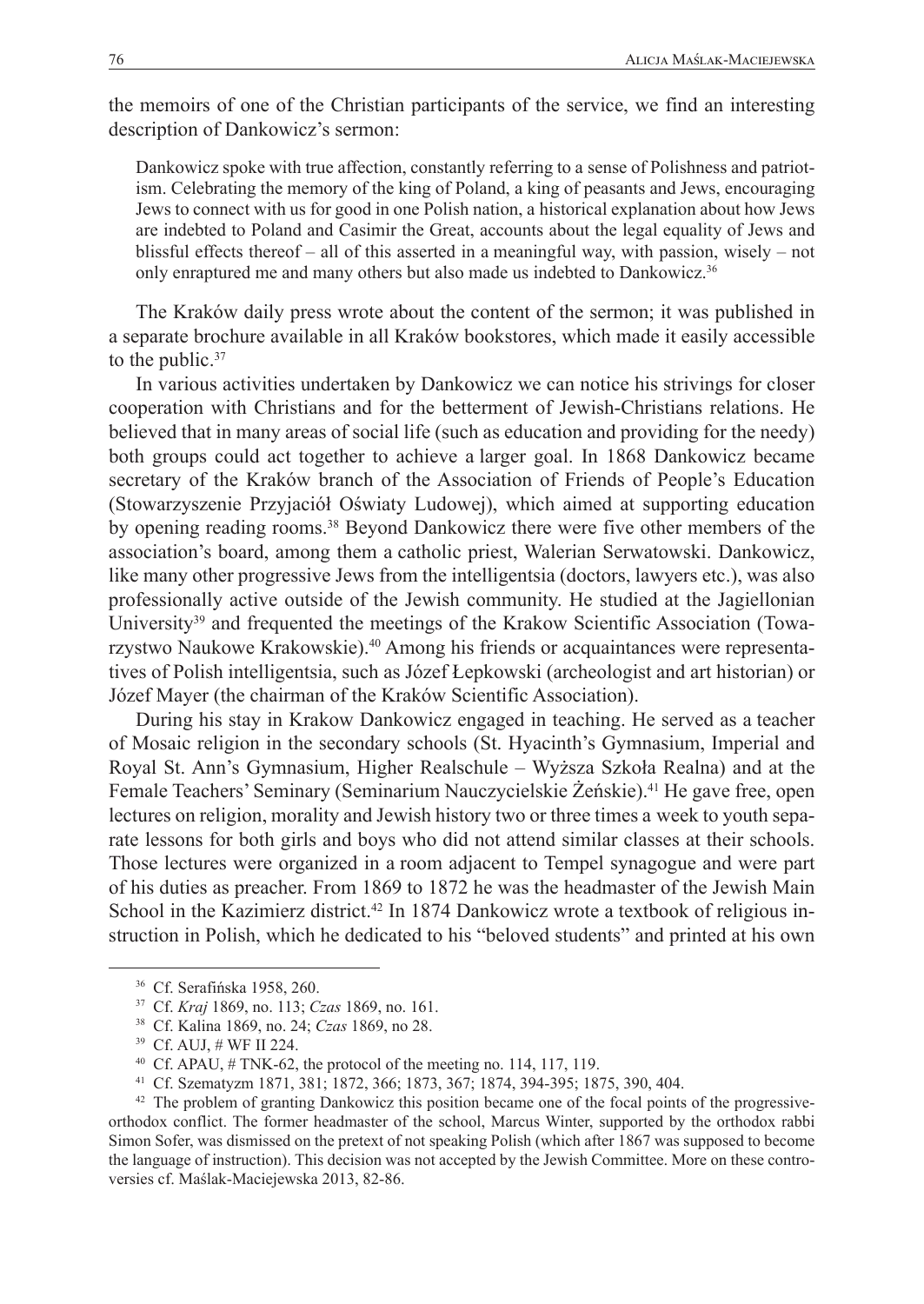expense.<sup>43</sup> The main part of textbook was a Polish translation of narrative fragments of the Torah, which Dankowicz arranged in a chronological manner so that they would tell the biblical story from creation to the construction of the Second Temple. Dankowicz believed that his textbook would lead to the modernization of religious instruction and would more closely root it within the biblical text. In the introduction Dankowicz expressed his hope that this deepened knowledge of the Bible would serve as a basis for further discussions on ethical subjects during class hours. He postulated that the young generation should learn not only religion, but also morality. This, he believed, would give youth the tools to differentiate between good and evil in everyday life and also would instill in them the rules of social co-existence. Focusing exclusively on religious instruction (which he understood as teaching customs, dogmas, prayers and Talmud) without paying attention to the moral and ethical dimensions of religious precepts, could lead, in Dankowicz's opinion, to raising a "bigot, a religious person, a blind, scrupulous follower of religious practices, an intolerant fanatic."<sup>44</sup> The modernization of religious instruction also involved the improvement of the physical conditions in which it was being taught, necessitating spacious, comfortable classrooms. From the correspondences that Dankowicz sent to Warsaw's *Izraelita*, we learn that he was proponent of using a blackboard during lessons.45

During his stay in Kraków, Dankowicz put forth a great effort to propagate a pro-Polish attitude among his coreligionists. He delivered sermons in Polish, authored a religious textbook in this language, and also offered his adult coreligionists free Polish lessons.46 Before Dankowicz's arrival in Kraków a significant part of the progressive milieu was already Polonized – the process of gradual Polonization of the Jewish intelligentsia in Kraków occurred earlier than anywhere else in Galicia. Numerous members of the Progressive Association (the most famous being Jonatan Warschauer and Szymon Samelsohn) manifested their Polish patriotism already in the mid-19<sup>th</sup> century. In this sense Dankowicz's activities were not revolutionary in this milieu, but nevertheless his appointment significantly contributed to its further Polonization. After Dankowicz left Galicia, the Progressive Association searched for another preacher who would have a good command of the Polish language and would be able to preach in Polish. They encountered many difficulties finding a candidate meeting this requirement – the next Polish speaking preacher would not work in Tempel until the 1890s.

As noted above, at the time when the preacher post was entrusted to Dankowicz, there was no consensus on the need and conditions for the creation of such a position. Although in January 1868 Dankowicz received an official nomination from the president of the city, Józef Dietl, and promptly afterwards undertook his duties, the Jewish Committee not only questioned his choice, but also the legality of creating the position at the expense of the whole community and without its consent. The conflict lasted for the next few years. Therefore, when Dankowicz's 3-year contract ended in 1871 the option to

<sup>43</sup> Cf. Dankowicz 1875.

<sup>44</sup> Cf. *Izraelita* 1875, no. 25.

<sup>45</sup> Cf. *Izraelita* 1872, no. 20 – this letter was Dankowicz's reaction to recent events in Kraków when a group of the orthodox, inspired by a Hungarian ultra-orthodox rabbi (Dankowicz mentions the name Hilel Letsch, probably he meant Hillel Lichtenstein) removed and destroyed the blackboard introduced to the local Talmud Torah school.

<sup>46</sup> Cf. *Czas* 1868, no. 37.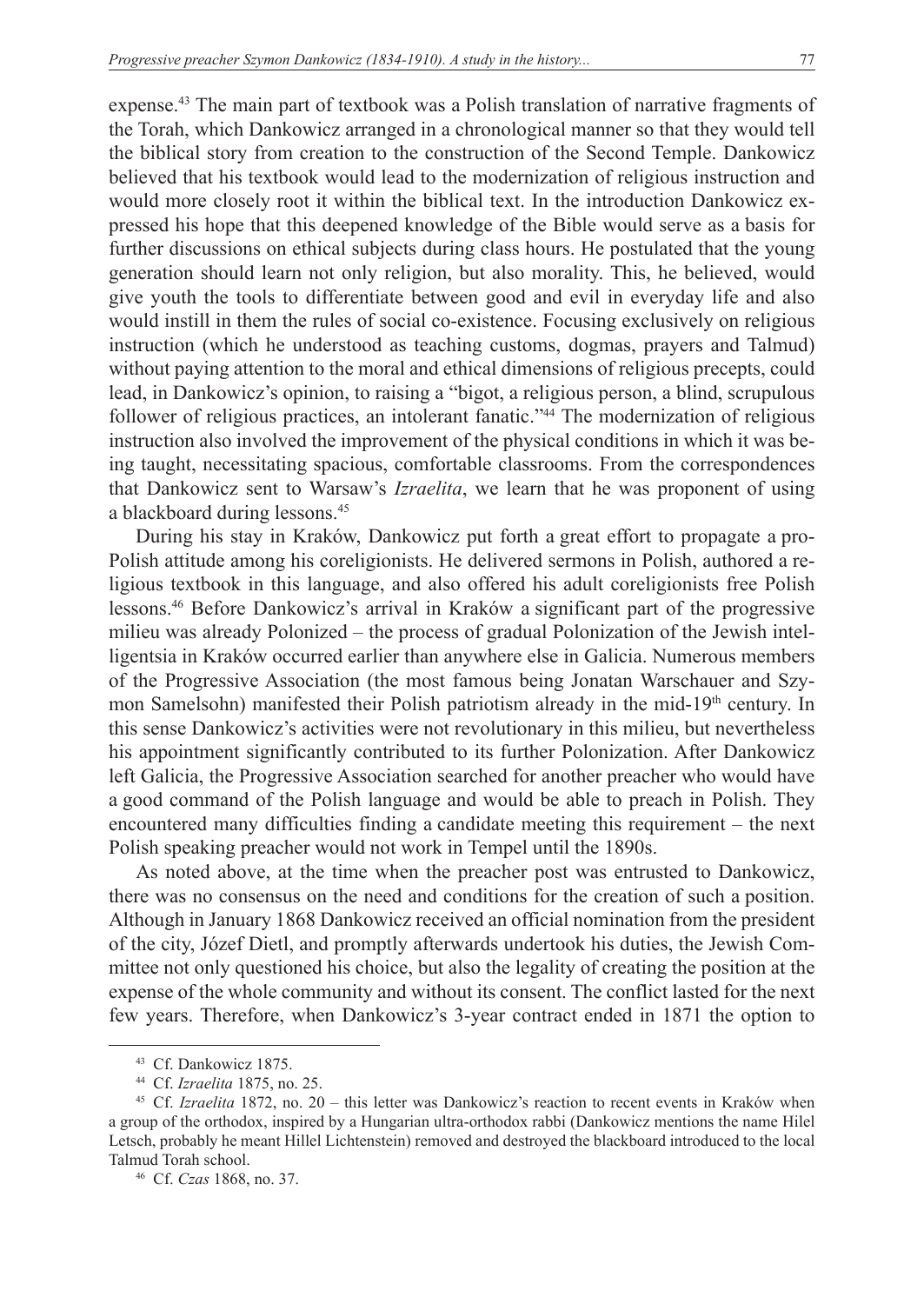renew it under the terms of 1868 (salary paid from the communal fund, broad religious competences, significant independence from the rabbi) was not even on the table. At that time it was clear that if progressives wanted to hire a preacher, they would be obliged to pay his salary from their own fund. It is not evident what the status of Dankowicz was after his initial contract ended – it appears that he still served in the progressive synagogue but as a private (not communal) preacher. Dankowicz's unstable position in the community and the conflicts around him presumably jeopardized his sense of stability (and put his honor in danger, as the press reported) and already in 1872, he started to search for a preacher position elsewhere.47 In the following years he applied for positions in several German-speaking communities and eventually succeeded in 1875 when he found job in Schwetz (in the Prussian Partition).<sup>48</sup>

### **Other Progressive Synagogues – Lviv and Tarnopol**

Although in the following years Dankowicz served in communities outside Galicia or the Kingdom of Poland, he apparently did not lose interest in progressive synagogues in the partitioned Polish lands, and when the opportunity emerged, he attempted to obtain a position in there. In 1889 the progressive rabbi and preacher of the Lviv Tempel, Bernard Löwenstein died and soon afterwards the preacher position became vacant.<sup>49</sup> Dankowicz, who at that time was Chief Rabbi of Bulgaria, applied for this position. He met all the formal requirements (including fluency in the Polish language) and in February 1890 he was invited to Lviv for probationary sermons. All four sermons (two in German and two in Polish) were well-received and Dankowicz was one of the most seriously considered candidates for this position.<sup>50</sup> It turned out, however, that the discussion over a proper candidate and requirements for this position lingered. In the meantime Dankowicz withdrew his application – unfortunately the motivations behind his decision remain unclear.<sup>51</sup>

A few years later, soon before Dankowicz retired, he served for about four years (1895-1898) as a preacher in the progressive synagogue in Tarnopol, Galicia. Not much is known about his activities as preacher there. Surely he continued to some extent his Polish patriotic activities, as he engaged in the celebrations of the "Adam Mickiewicz Year" in 1898 and on May 22 delivered a Polish sermon for this occasion.<sup>52</sup> Unfortunately none of the texts of his sermons from this period has been preserved and we have only scattered information about them – for example in May 1896 he gave a sermon commemorating the life of Baron Hirsch.<sup>53</sup> In Tarnopol Dankowicz continued his didactic work. He served as a headmaster of the local 4-grade Jewish school (Perls'chen Haupt-

<sup>47</sup> Cf. *Die Neuzeit* 1872, no. 34.

<sup>48</sup> Cf. *Izraelita* 1875, no. 37; cf. Heppner – Herzberg 1909, 305.

<sup>49</sup> After Löwenstein's death the preacher position was given provisionally to Jozef Kobak, cf. Bałaban 1937c, 128.

<sup>50</sup> Cf. *Ojczyzna* 1889, no. 21, 22; 1890, no. 4, 5.

<sup>51</sup> Cf. *Ojczyzna* 1890, no. 7; *Kuryer Lwowski* 1890, no. 93.

<sup>52</sup> Cf. Bieńkowski 1899, 169.

<sup>53</sup> Cf. *Die Neuzeit* 1896, no . 21.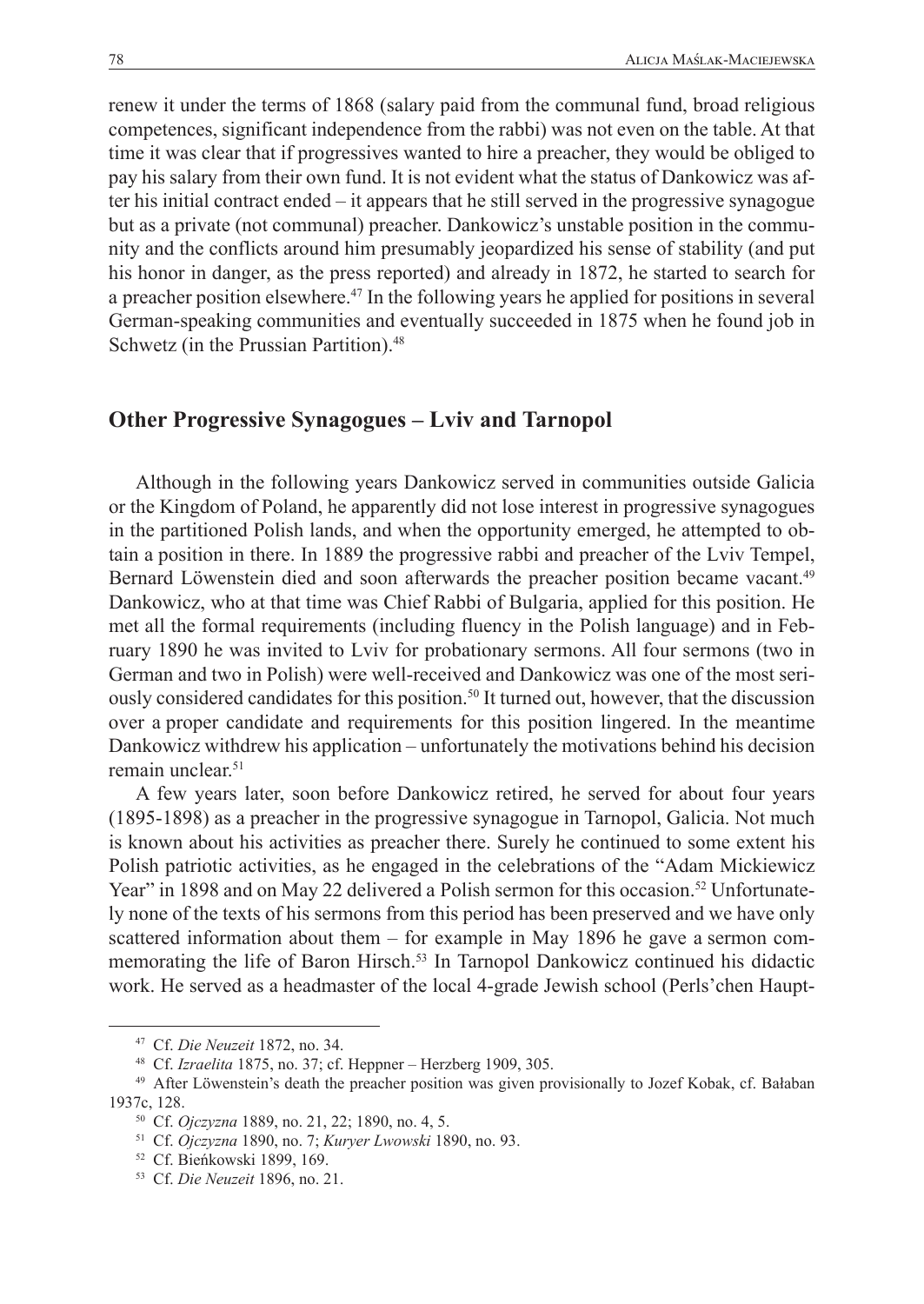schule) for girls and boys.<sup>54</sup> In 1898 he became a member of the examination committee for elementary school teachers and conducted exams for teachers of the Mosaic religion.<sup>55</sup>

Tarnopol was not only the last progressive synagogue with which Dankowicz had contacts, but also his last place of employment. After he came back to Vienna he started to appear in sources as rabbi emeritus. His worsening health, particularly impaired hearing, probably impeded his aspirations for further employment.<sup>56</sup>

## **Summary: Dankowicz and other progressive preachers.57 A methodological approach**

Current research on progressive synagogues in the partitioned Polish lands demonstrates the need to investigate the biographies of preachers. This methodological approach was present already in the interwar period,58 and in the last two decades it was significantly developed. In 2000 Stephen Corrsin proposed researching the biographies of progressive leaders (rabbis and cantors) as an integral part of the examination of the topic of religious reform in this part of Europe. Among the most urgent research questions he indicated the following two: investigating the training received by progressive leaders and the expectations of their service.<sup>59</sup> Within Polish Jewish Studies pioneering studies on the biographies of progressive leaders were conducted by Michał T. Galas from the Jagiellonian University. In 2007 he published a book on Marcus Jastrow, a progressive preacher active in Warsaw.<sup>60</sup> In the following years M. Galas organized conferences and edited collected volumes on the life and activities of Izaak Cylkow and Osias Thon.61 In recent years other researchers also focused on the activities of progressive preachers – one should mention here above all Shoshana Ronen's studies devoted to Osias Thon.<sup>62</sup>

<sup>&</sup>lt;sup>54</sup> The Jewish communal council decided to entrust him this position during the meeting on 27 Aug. 1895. cf. APP, coll. 1657 (Gmina Wyznaniowa Żydowska w Tarnopolu), zig. 31, p. 205. I am grateful to Anna Dawidowicz for sharing this source with me.

<sup>55</sup> Cf. Szematyzm 1898, 475.

<sup>56</sup> Dankowicz's impaired hearing was already documented at the end of 1880s. In 1899 and 1910 he was overrun on the street, according to the press due to hearing and sight problems, cf. NFP 1899, no. 12386; WZ 1899, no. 36; NNZ 1910, no. 11. Despite that, Dankowicz apparently wanted to continue his rabbinical activities. After the first accident he sent an explanatory letter to the press in which he renounced having health issues, he also claimed to be 12 years younger than he really was, cf. NFP 1899, no. 12388. In 1900 he unsuccessfully applied for a position in Bulgaria, cf. Benbassa 1995, 68.

<sup>57</sup> By a "progressive preacher" I understand here a preacher (or rabbi) who worked in a synagogue in partitioned Polish lands which identified itself as "progressive" ("postępowa", "forschrittliche"). Also the terms "Tempel", "German synagogue" or "Polish synagogue" (in the case of Warsaw) were used.

<sup>&</sup>lt;sup>58</sup> One can mention here the biographical studies conducted by Majer Bałaban who published several biographical sketches in *Polski Słownik Biograficzny* (Polish Biographical Dictionary) and elsewhere, cf. Bałaban 1922; 1937a; 1937b; 1937d; 1938.

<sup>59</sup> Cf. Corrsin 2000, 91.

<sup>&</sup>lt;sup>60</sup> Cf. Galas 2007. See also his articles on Jastrow: Galas 2011a; 2011b. In 2013 his book on Jastrow was published in English, cf. Galas 2013.

<sup>61</sup> Cf. Galas 2010; Galas – Ronen 2015.

<sup>62</sup> Cf. Ronen 2010; 2011; 2015.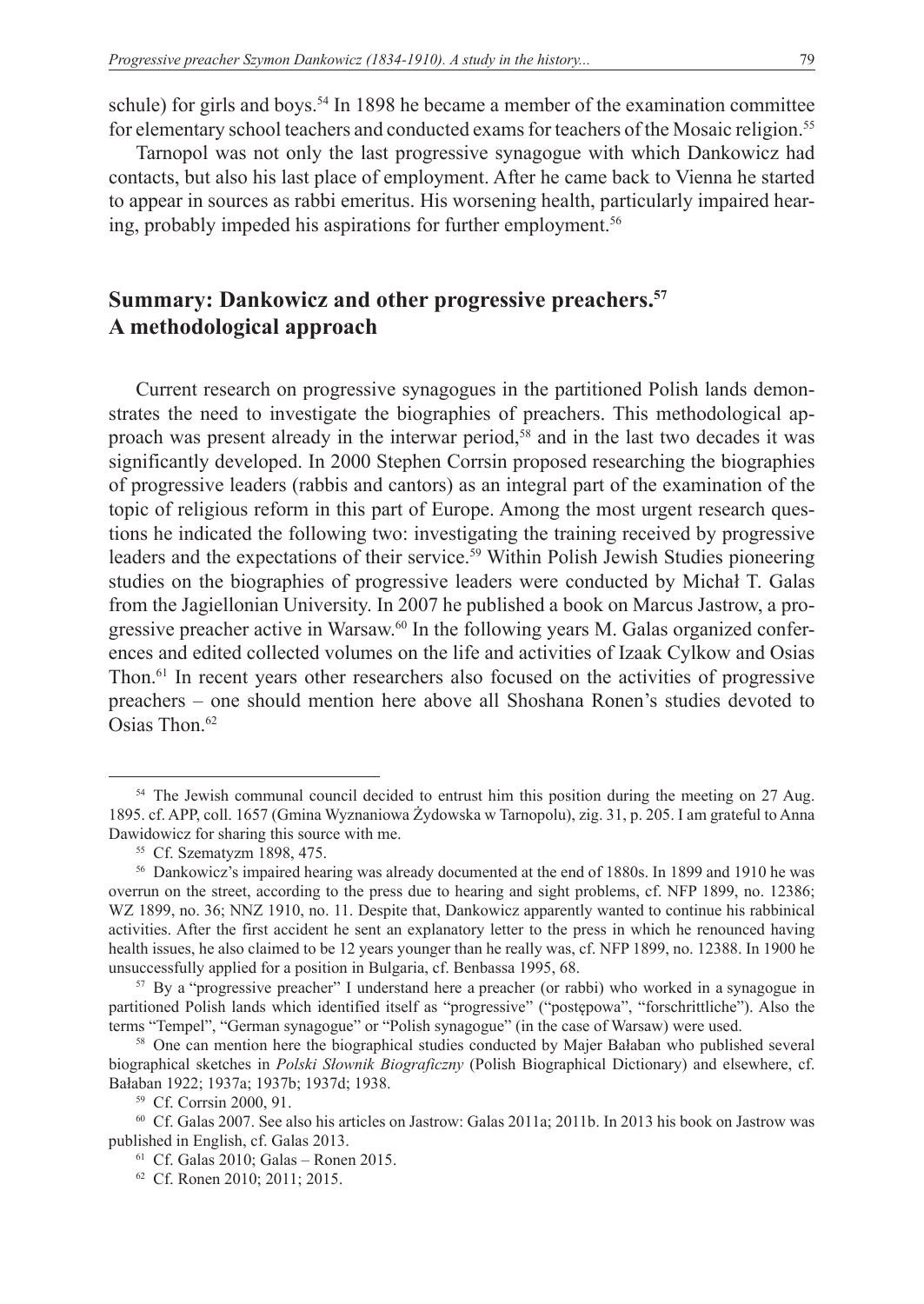A methodological perspective virtually absent in the current research on progressive preachers is the comparative approach, understood as both comparing the thought of particular progressive leaders and, secondly, tracing direct contact between them (and between other figures as well). $63$  Since the histories of numerous progressive synagogues and the biographies of the majority of preachers have not yet been researched, fully adopting such a comparative approach might not be possible at the current state of research (for a simple reason – lack of data for comparison). Nevertheless, although those evident gaps in research might prevent us from drawing final, decisive conclusions, the proposed method might be worth employing, even partially, already at this stage of research. (Dis) similarities revealed by such a comparison might tell us more about potential affinities between the particular progressive milieus, and as a consequence contribute to our better understanding of this phenomena. Dankowicz's biography, briefly described in this article, might serve as an illustration of how this approach might be used.

Dankowicz's vision of Judaism was highly influenced by Zacharias Frankel. It appears that from Frankel's teachings he took the conviction about the nature of Judaism, which on one hand is a religion based on revelation and therefore its basis is unchangeable, but on the other hand undergoes limited changes in the course of historical development. Similar views were presented by other Kraków preachers, especially Izaak Mieses and Moritz Duschak. All of them knew Frankel personally. Moreover, Dankowicz was a proponent of combining religious training with an academic, secular study and he followed this path in his own education. In a cover letter which Dankowicz sent in 1878 to the Jewish Community in Schrimm (as a part of his job application) he declared that his "religious views strive to connect Judaism with a positive [here: solid, unchanging] scholarship (Wissenshaft) and therefore, they are conservative and based on the positive, scientific (wissenschaftlicher) ground."<sup>64</sup> Analysis of the biographies of other  $19<sup>th</sup>$  century preachers active in Kraków reveals that all of them had an openly positive attitude to the academic study of Judaism and had achievements in this field. In general, it seems that the majority of preachers serving progressive synagogues in Galicia and the Kingdom of Poland shared this view; moreover, many of them possessed PhD titles.

Dankowicz had a clear opinion on the position of "progressive Jews" within Jewish society. He believed that they stood in the middle of existing divisions – away from both traditionalists and those who moved away from their Jewishness. In his opinion progressives were those Jews who cared a lot about their faith and tradition but at the same time understood that historical reality changes and some adjustments are necessary. This opinion of Dankowicz on the place of progressives was not isolated and was shared, for example, by his successor on the preacher post in Kraków's Tempel – Moritz Duschak.

Dankowicz was a Polish patriot, fluent in the Polish language and engaged in the Polish cause. He most probably took part in the Warsaw patriotic manifestations from 1860-1861 and later in the January Uprising. It is not certain whether he was the one

<sup>&</sup>lt;sup>63</sup> This remark pertains also to the research on progressive synagogues in general. Usually (and since the interwar period) particular progressive milieus were described separately (Cf. Bałaban 1937c; Streit 1939; Zilbersztejn 1934). An attempt to juxtapose two progressive milieus (Krakow and Lviv) was made in Kozińska-Witt 1999. See also my recent article which attempts to analyze the mutual and direct contacts between the Kraków and Lviv progressive milieus (Maślak-Maciejewska 2014).

<sup>64</sup> Cf. CJA, # I, 75 a Schr I, no. 13 ("Meine religiose Richtung geht dahin das Judenthum mit der positiver Wissenschaft zu vereinigen und ist demnach eine conservative auf positiver wissenschaftlicher Grundlagen").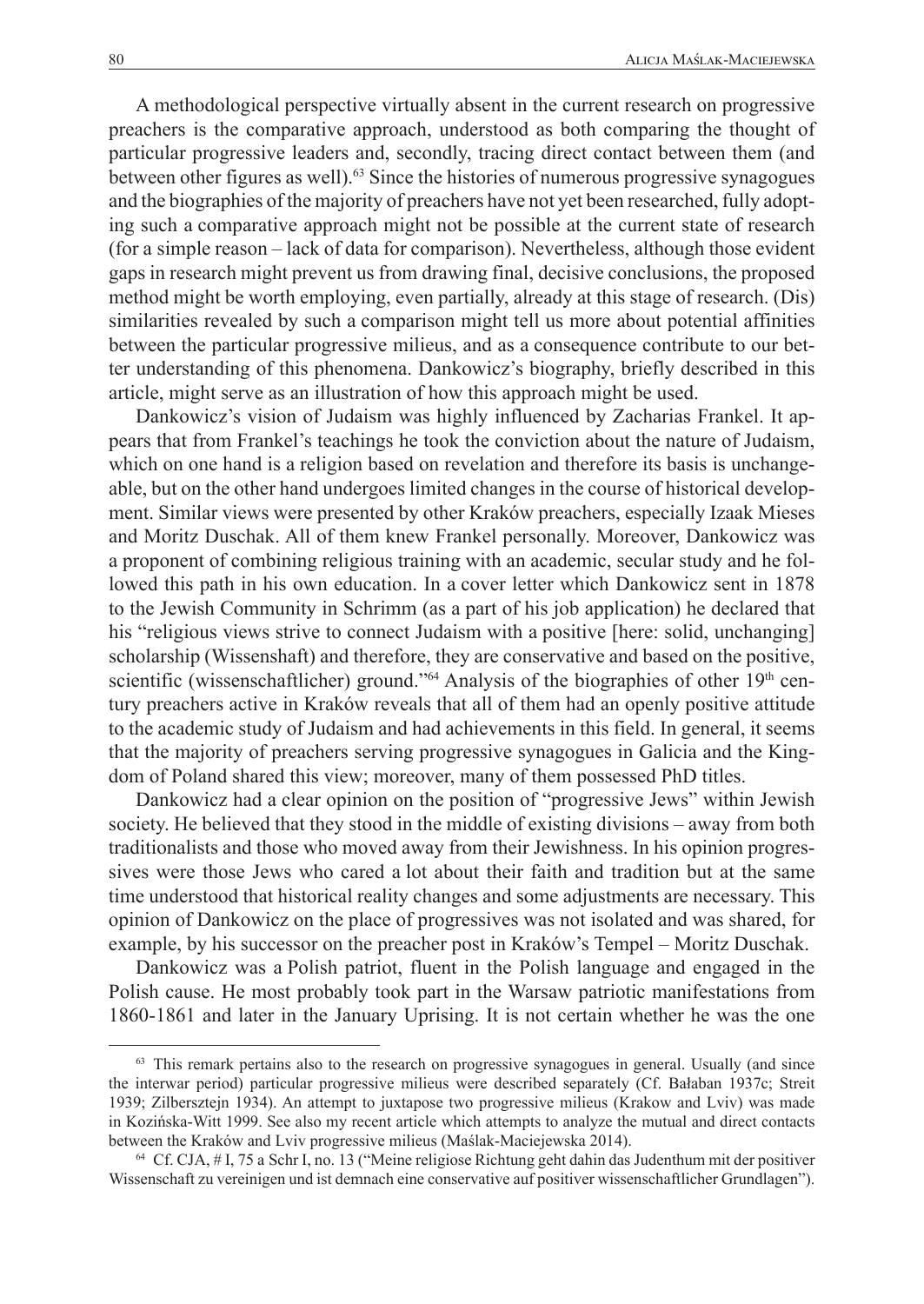who orchestrated the patriotic manifestations in the Kraków Tempel in 1869 (Casimir the Great's second burial) but for certain his sermon played a pivotal role in their course. Also other 19th century progressive preachers, such as Markus Jastrow, Izaak Kramsztyk, Izaak Cylkow in Warsaw and Herman Kluger in Łódź, advocated Polish patriotism and were able to preach in the Polish language. It appears that the majority of them were active in the Kingdom of Poland, although Galicia too, especially since the last decades of the 19<sup>th</sup> century, had preachers fluent in the Polish language, such as Samuel Aron Taubeles in Tarnopol, and later Osias Thon in Kraków (after 1897) and Samuel Wolf Gutman in Lviv (after 1903). Usually those preachers were fluent in German as well.

Dankowicz's professional activity forced him to travel and move house frequently. During his lifetime he lived in eleven communities. This volatility of employment was also shared by numerous other preachers and rabbis at that time. Analysis of information pertinent to job competitions demonstrates that often, progressive preachers were interested by the same job offer. For example Dankowicz at least three times entered the same job competition with Jechieskiel Caro (Warsaw, Erfurt, Lviv). After Dankowicz left Tarnopol, the preacher position was entrusted to S. A. Taubeles, who a decade earlier unsuccessfully applied for the preacher position in the Kraków Tempel.

Some of the above-mentioned similarities might be coincidental or, more importantly, shared by wider group of modern preachers and rabbis in Central Europe, not just the ones employed by progressive synagogues in the partitioned Polish lands. Nevertheless further (and, out of necessity, partial) comparative studies of this kind, conducted simultaneously to research the activities of particular preachers and synagogues, seem important. They might lead to an eventual wider prospographical study of the group of progressive leaders and, as a result, contribute to our better understanding of the social and intellectual background of this religious trend. In the future, this approach might give an answer to one of the main questions pending in the field of research on progressive synagogues, namely if there "existed a «Polish road» to Jewish religious reform, or merely certain «Polish variations» on larger Central and East European Jewish religious themes".<sup>65</sup>

## **ABBREVIATIONS**

- APP Archiwum Państwowe w Przemyślu (National Archive in Przemyśl)
- ANKr Archiwum Narodowe w Krakowie (National Archive in Kraków)
- APCz Archiwum Państwowe w Częstochowie (National Archive in Częstochowa)
- APAU Archiwum Polskiej Akademii Umiejętności (Archives of the Polish Academy of Sciences)
- AUJ Archiwum Uniwersytetu Jagiellońskiego (Archives of the Jagiellonian University)
- CJA Centrum Judaicum Archiv, Berlin
- PSB *Polski Słownik Biograficzny*, Wrocław 1935-

<sup>&</sup>lt;sup>65</sup> The question posed by S. Corrsin, cf. Corrsin 2000.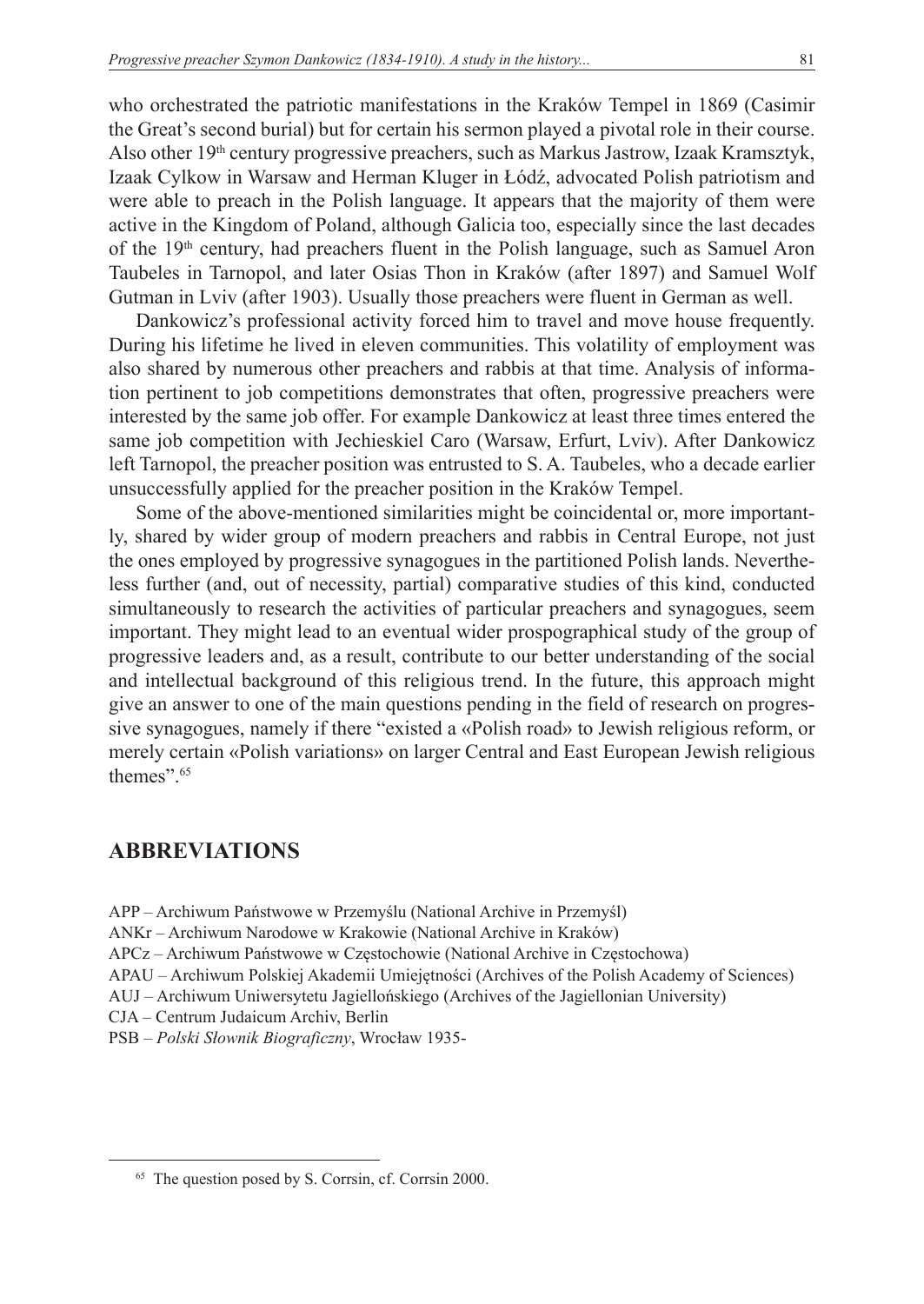## **BIBLIOGRAPHY**

1. Press and periodical publications *Czas* [Kraków] *Die Neuzeit* [Vienna] *Izraelita* [Warsaw] *Jutrzenka* [Warsaw] *Kraj* [Kraków] *Kuryer Lwowski* [Lwów] NFP – *Neue Freie Presse* [Vienna] NNZ – *Die Neue National Zeitung* [Vienna] *Ojczyzna* – *Ojczyzna*. Organ Towarzystwa Przymierze Braci Agudas Achim [Lviv] Szematyzm 1871 – *Szematyzm Królestwa Galicyi i Lodomeryi z wielkiem księstwem krakowskiem na rok 1871*, Lwów 1871 Szematyzm 1872 – *Szematyzm Królestwa Galicyi i Lodomeryi z wielkiem księstwem krakowskiem na rok 1872*, Lwów 1872 Szematyzm 1873 – *Szematyzm Królestwa Galicyi i Lodomeryi z wielkiem księstwem krakowskiem na rok 1873*, Lwów 1873 Szematyzm 1874 – *Szematyzm Królestwa Galicyi i Lodomeryi z wielkiem księstwem krakowskiem na rok 1874*, Lwów 1874 Szematyzm 1875 – *Szematyzm Królestwa Galicyi i Lodomeryi z wielkiem księstwem krakowskiem na rok 1875*, Lwów 1875 Szematyzm 1898 – *Szematyzm Królestwa Galicyi i Lodomeryi z wielkiem księstwem krakowskiem na rok 1898*, Lwów 1898 WZ – *Wienner Zeitung* [Vienna] 2. Printed sources

- Statut 1843 *Statut des Bet- und Unterstützungshauses der deutschen Israeliten in Krakau [1843]*, Krakau: Druck von Karl Budweiser und Comp. in Krakau [printed in 1857]
- Dankowicz, S. (1865), *Toldot Israel. Dzieje ludu izraelskiego od stworzenia świata do powrotu Izraelitów z Niewoli Babilońskiej. Tekst hebrajski P. Beera ze zmianami, dodatkiem i przekładem Polskim S. Dankowicza*, Warszawa: S. Orgelbrandt.
- Dankowicz, S. (1868a), *Boża Dań. Kazanie miane w sobotę parszas Wajakkel Pekidej dnia 21 marca 1868 w synagodze na Podbrzeziu w Krakowie przez Szymona Dankowicza, magistra nauk filologiczno-historycznych, kaznodzieję zboru izraelickiego w Krakowie*, Kraków.
- Dankowicz, S. (1868b), *Installacya publiczna na kaznodzieję zboru izraelickiego JMci Pana Szymona Dankowicza, magistra nauk historyczno-filologicznych Szkoły Głównej Warszawskiej, odbyta w Domu Modlitwy Izraelitów Przyjaciół Postępu na Podbrzeziu, dnia 23go miesiąca Tebeth*, Kraków: W drukarni Uniwersytetu Jagiellońskiego pod zarządem Konst. Mańkowskiego.
- Dankowicz, S. (1869), *Kazanie miane w czasie żałobnego nabożeństwa za wiekopomnej pamięci Króla Kazimierza Wielkiego w dniu powtórnego pochowania zwłok Jego na Wawelu dnia 8 lipca 1869 roku w Synagodze Izraelitów Przyjaciół Postępu na Podbrzeziu w Krakowie*, Kraków.
- Dankowicz, S. (1875), *Podręcznik do Nauki Religii Mojżeszowej. Dzieje Biblijne ułożone na podstawie pierwotworu Pisma Św. z dołączeniem tablicy chronologicznej oraz geografii Palestyny*, Kraków: W drukarni Uniwersytetu Jagiellońskiego pod zarządem Ignacego Stelcla.
- Kraushar, A. (1880), Kartka z niedawnej przeszłości, in: *Książka Jubileuszowa dla uczczenia pięćdziesięcioletniej działalności literackiej J. I. Kraszewskiego*, Warszawa: 505-527.

Kraushar, A. (1910), *Kartki z pamiętnika Alkara*, Kraków: G. Gebethner i Spółka.

Nussbaum, H. (1881), *Szkice historyczne z życia Żydów w Warszawie od pierwszych śladów pobytu ich w tem mieście do chwili obecnej*, Warszawa.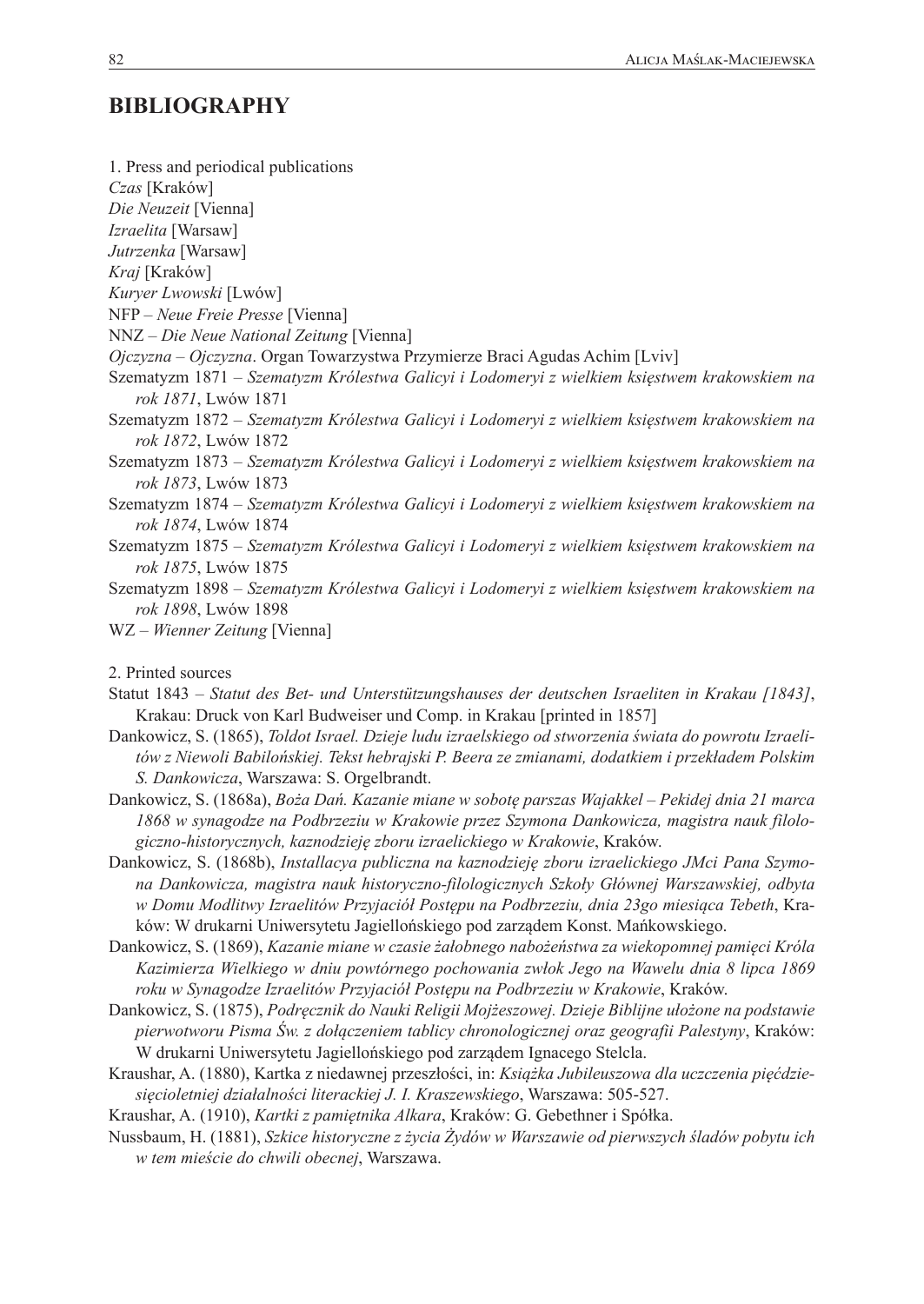Serafińska, S. (1958), *Jan Matejko. Wspomnienia rodzinne*, Kraków.

- Zdanie sprawy 1865 *Zdanie Sprawy z działań Komitetu Synagogi przy ulicy Daniłowiczowskiej za rok 1864, a mianowicie od dnia 1 stycznia 1864 do dnia 1 stycznia 1865 r.*, Warszawa: W drukarni S. Olgebranda
- 3. Secondary literature
- Anon (1857). *Statut des Bet- und Unterstützungshauses der deutschen Israeliten in Krakau [1843]*, Krakau.
- Bałaban, M. (1922), *Rabin Dr. Samuel Abraham Poznański (1864-1921): szkic biograficzny*, Warszawa.
- Bałaban, M. (1936), *Historia Żydów w Krakowie i na Kazimierzu, 1304-1868*, t. II: *1656-1868*, Kraków.
- Bałaban, M. (1937a), Caro Jecheskiel (1845-1915), PSB 3: 205-206.
- Bałaban, M. (1937b), Dr Ozjasz Thon (1870-1936), in: *Almanach i leksykon żydostwa polskiego*, t. II-III, Lwów.
- Bałaban, M. (1937c), *Historia Lwowskiej Synagogi Postępowej*, Lwów.
- Bałaban, M. (1937d), Szymon Dankowicz, PSB 4: 422.
- Bałaban, M. (1938), Cylkow Izaak (1841-1908), PSB 4: 122-123.
- Benbassa, E. (ed.) (1995), *Haim Nahum. A sephardic chief rabbi in politics, 1892-1923*, Tuscaloosa.
- Bieńkowski, A. (ed.) (1899). *Rok Mickiewiczowski: księga pamiątkowa*, Lwów.
- Buszko, J. (1970), *Uroczystości kazimierzowskie na Wawelu w roku 1869*, Kraków.
- Buszko, J. (1996), Uroczystości patriotyczno-religijne na Wawelu w latach Rzeczypospolitej Krakowskiej i w dobie autonomii galicyjskiej, *Annales Universitatis Mariae Curie-Skłodowska; sectio F: Historia*, LI: 31-41.
- Corrsin, S. D. (2000), Progressive Judaism in Poland: Dilemmas of Modernity and Identity, in: Z. Gitelman (ed.), *Cultures and Nations of Central and Eastern Europe. Essays in Honor of Roman Szporluk*, Cambridge, MA: 89-99.
- Galas, M. (2007), *Rabin Markus Jastrow i jego wizja reformy judaizmu. Studium z dziejów judaizmu w XIX wieku*, Kraków – Budapeszt.
- Galas, M. (ed.) (2010), *Izaak Cylkow (1841-1908). Życie i dzieło*, Kraków Budapeszt.
- Galas, M. (2011a), Jewish-Polish Relations in the writings of Rabbi Marcus Jastrow, *Jewish Studies at the Central European University* 6: 39-53.
- Galas, M. (2011b), Rabin Markus Jastrow (1829-1903) i jego droga z Rogoźna do Warszawy, *Studia Historica Slavo-Germanica* 28: 155-174.
- Galas, M. (2011c), The Influence of Progressive Judaism in Poland an Outline, *Shofar. An Interdisciplinary Journal of Jewish Studies* 29(3): 55-67.
- Galas, M. (2013), *Rabbi Marcus Jastrow and His Vision for the Reform of Judaism: a Study in the History of Judaism in the Nineteenth Century*, Brighton, MA.
- Galas, M., Ronen, S. (eds) (2015), *a Romantic Polish-Jew. Rabbi Ozjasz Thon from Various Perspectives*, Kraków.
- Gelber, N. M. (1923), *Die Juden und der polnische Aufstand 1863*, Wien Leipzig.
- Getter, N., Schall, J., Schipper, Z. (eds) (1939), *Żydzi bojownicy o niepodległość Polski: 1918-1939. Ilustrowana monografia w opracowaniu zbiorowym*, Lwów.
- Hecht, L. (2002), *An intellectual biography of the Maskil Peter Beer (1758-1838): his role in the formation of modern Jewish historiography and education in Bohemia*, Jerusalem.
- Heppner, A., Herzberg, I. (1909), *Aus Vergangenheit und Gegenwart der Juden und der jüdischen Gemeinden in den Posener Landen*, Koschmin – Bromberg.
- Jansen, K. N. (ed.) (2009), Dankowicz, Szymon, in: *Biographisches Handbuch der Rabbiner*, Teil II: *Die Rabbiner im Deutschen Reich 1871-1945*; Bd. 1: *Aaron-Kusznitzki*, München: 146-147.
- Kozińska-Witt, H. (1999), *Die Krakauer Jüdische Reformgemeinde 1864-1874*, Frankfurt am Main.